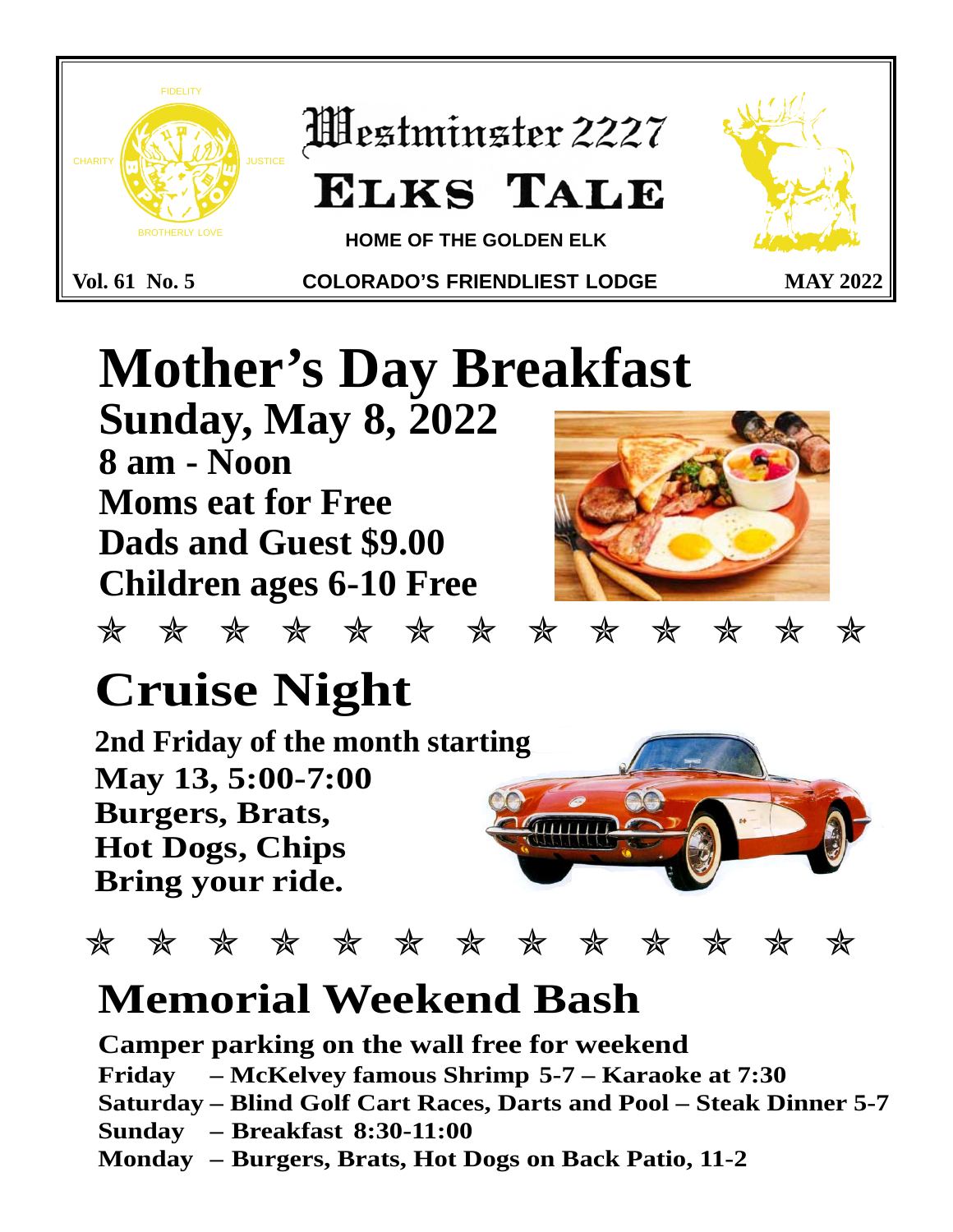# **Exalted Ruler Message**

#### **Happy Mother's Day**

The Mother's Day breakfast will be on May 8th from 8:00 until noon. This will be served by the new officers and will give you a chance to meet us.

I would like to thank the House Committee and their volunteers for all the hard work they put in by serving breakfast three weeks in a row for us in April as well as the Friday and Saturday night dinners. This group puts a lot of work to keep this Lodge running.

If you have come down to the Lodge on a Thursday night, you might have noticed that we now have Darts going on. Come down and join in the fun.

There is also a Memorial Weekend Bash May 27th through May 30th. This sounds like it will be a lot of fun with Blind Golf Cart races, darts, pool and more.

Have you ever thought you might want to be an officer in the Lodge?

Fraternally yours, Nancy Hannah, Exalted Ruler





2020-2021 Ritual Team & Coaches District Initiation at Lakewood Elks

#### **Hello Members**

I would like to introduce myself. My name is Adam Ingalls, and I am currently the Loyal Knight and have the absolute privilege of also being your ENF Chairman. I would like to say a special thanks to Dana and Shirley Priola for the amazing work that they have done for the past  $10+$  years that Dana has been the chairman.

I would like to introduce myself to the new members and remind the current members of the ENF Fidelity Club. The Fidelity Club is a monthly donation that is automatically deducted from your personal bank account or credit card. This monthly gift can be designated to a specific program or you can select all the programs that directly impact the youth and veterans to make a difference within our communities.

The Grand Exalted Ruler Keith Mills has challenged all the lodges to make a \$4.80 donation to ENF for every member at the lodge and have a minimum of 10 members on the Fidelity Club. We currently have 9 fidelity members and I feel that we can accomplish all these goals before he leaves office in July.

I would also like to invite everyone to join us for a game of Cribbage. ENF will be hosting a Cribbage Tournament every second Saturday of the month starting May 14th, 2022, starting at 2:00 PM and ending around 5 PM depending on the number of players. It will be a \$5.00 entry fee and all the money raised will be donated to ENF. Hopefully everyone will stay for dinner served by our House Committee.

If anyone has any questions about the Fidelity Club or would like more information, please contact me at 303-809-5065 or ajicmc@aol.com

*Elks Care, Elks Share* Thank you, Adam Ingalls



Elk of Month Myra Decker for April New Officers for 2022-2023 and Installing Officeers

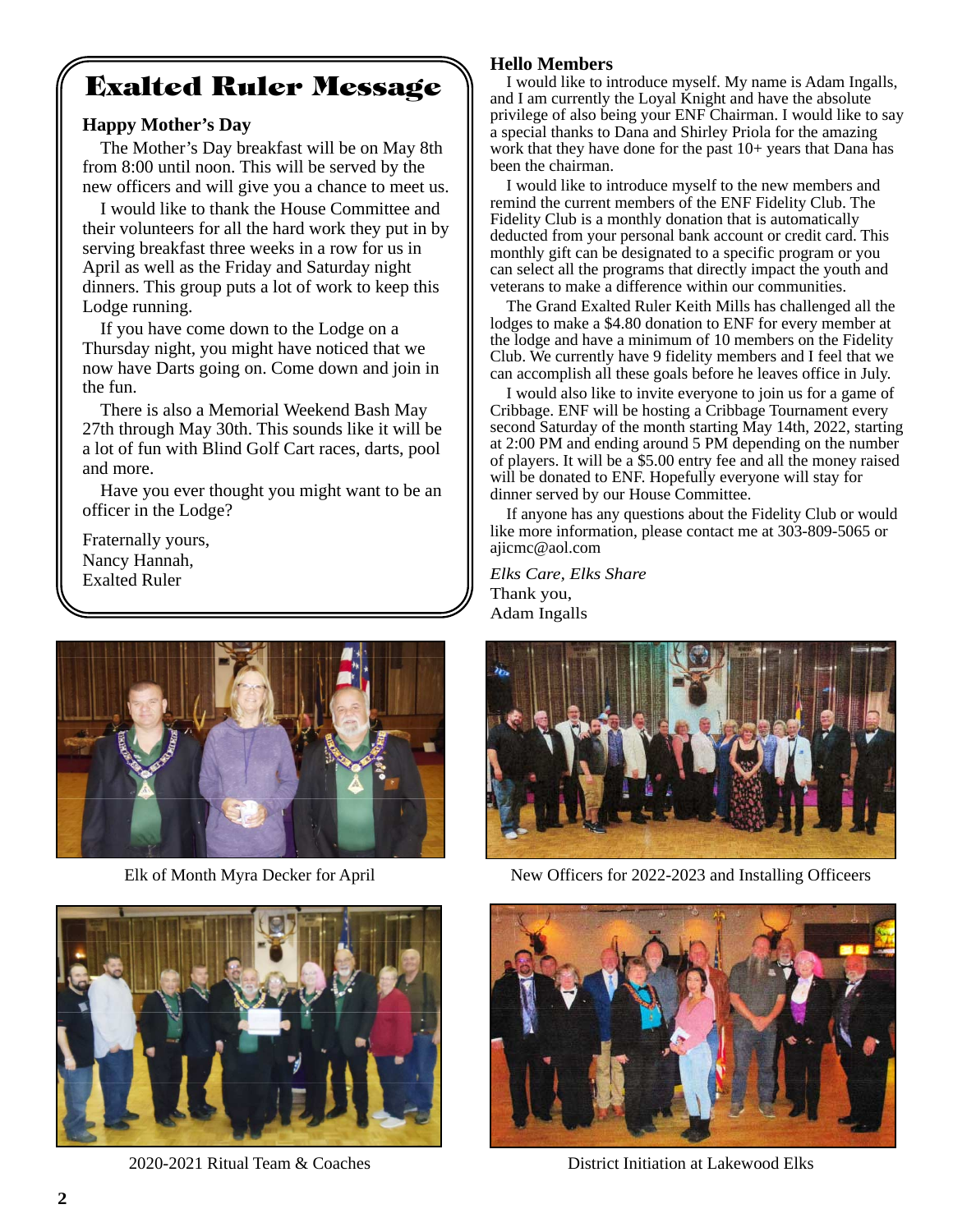# **\*\*\*\*Calendar Events\*\*\*\* Please come down and enjoy your Lodge**

- May 2 Horse Collar 7:00-10:00 May 4 – Dinner 5:00-7:00 – Bingo 6:30 May 5 – Wings 5:00-7:00 – Darts 6:00 May 6 – Dinner 5:00-7:00 – Karaoke 7:30 May 7 – Dinner 5:00-7:00 May 8 – Mother's Day Brunch 8:00-12:00 May 9 – Horse Collar 7:00-10:00 May 11 – Board of Directors Meeting 6:30 May 12 – Tacos 5:00-7:00 – Darts 6:00 May 13 – Cruise Night, bring your ride, burgers, brats & dogs from 5:00-7:00 May 14 – Stamp Camp 9:30-2:00 – Cribbage Tournament 2:00 – Officers Night 5:00-7:00 May 15 – Denver Jazz Club 2:00-5:00
- May 16 Horse Collar 7:00-10:00
- May 18 Dinner 5:00-7:00 Bingo 6:30
- May 19– Wings 5:00-7:00 Darts 6:00
- May 20 Dinner 5:00-7:00 Karaoke 7:30
- May 21 Dinner 5:00-7:00
- May 22 Breakfast 8:30-11:00
- May 23 Horse Collar 7:00-10:00
- May 25 House Committee Meeting 6:30
- May 26 Tacos 5:00-7:00 Darts 6:00
- May 27 Chef McKelvey Shrimp Dinner 5:00-7:00 – Karaoke 7:30
- May 28 Steak Dinner 5:00-7:00
- May 29 Breakfast 8:30-11:00
- May 30 Memorial Day Cook out, burgers, brats, dogs 11:00--2:00

If you know of someone who needs a part time job, House Committee is looking for a line cook. 1st and 3rd Wednesdays 4:00-7:30. Fridays and Saturdays 4:00-7:30. Please fill out an application at the Lodge.

#### **VOLUNTEERS NEEDED:**

If you can donate time, we have special projects/committees, Wednesday night Bingo, Friday and Saturday night dinners, etc.

#### **Upcoming Events:**

Cribbage Tournament May 14th, 2:00

May 27th - Shrimp dinner 5-7 May 28th - Steak dinner 5-7 May 29th - Breakfast 8:30-11:00 May 30th Memorial Day Cook out 11:00- 2:00

#### **Cribbage Tournament** on

Saturday, May 14th, 2022. All are welcome starting at 2PM until 5PM or when done playing. A \$5.00 entry fee and all proceeds will be donated to the Elks National Foundation.

Please check the signup sheet in the Pool Room or ask Bartender for more information.

Also stay for the Officers'<br>Steak Dinner.



PER Award to Sarabeth Harris Left to right: PER Alex Ingalls, PER Eric Ingalls, PER Tom Memorial Day Bash Root, Sarabeth Harris, PER Kelvin Koss, PER Dana Priola.



Elks State President PER Tom Root presentation (left) PER Terry Ingalls (right)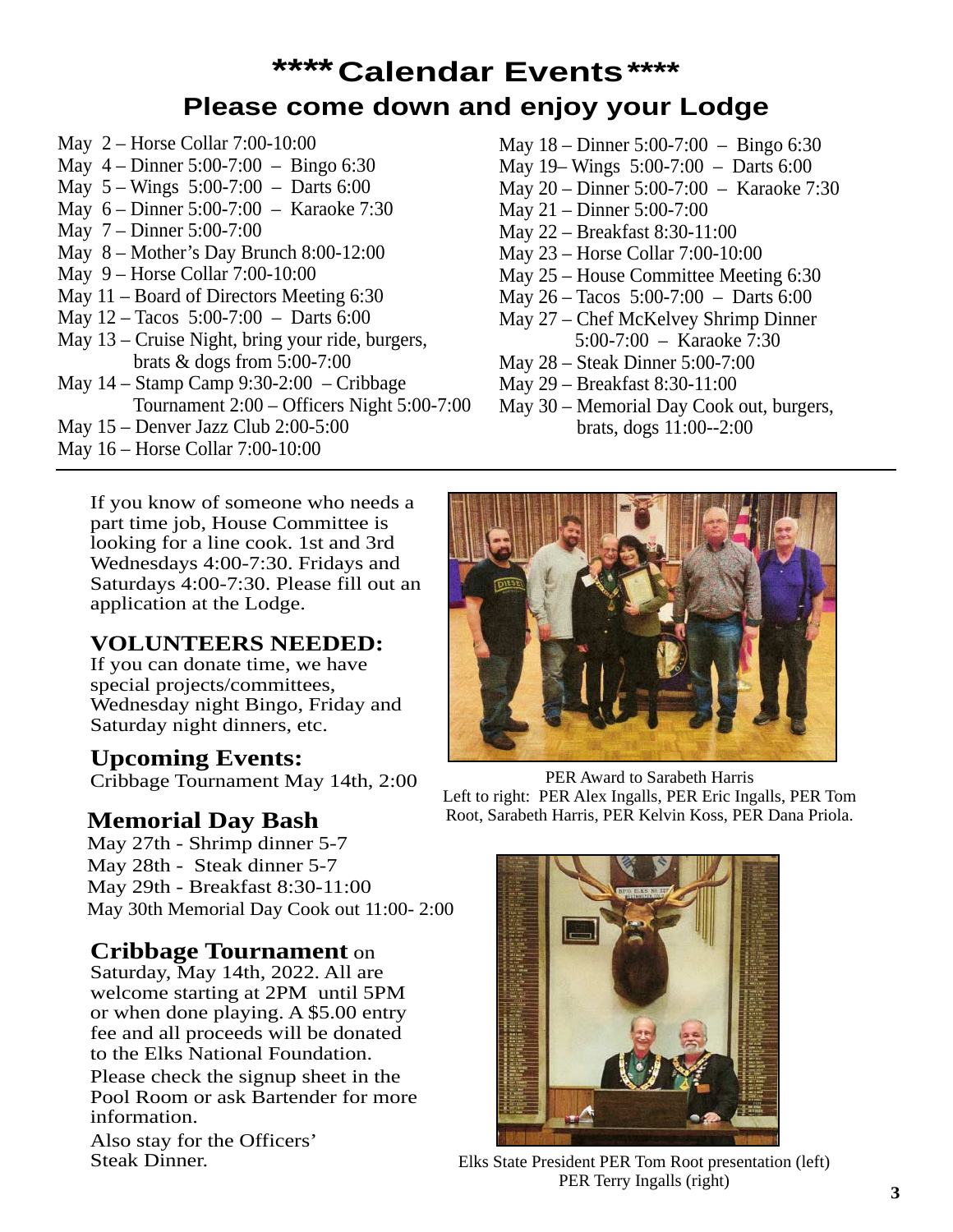## VOLUNTEERS NEEDED:

**If you can donate time, we have special projects/committees, Wednesday night Bingo, Friday & Saturday night dinners, etc.**





| Dan Pergola,,,,,,,,,,,,,,,,,,,,,,,,,,,,,,,,,5949    |  |
|-----------------------------------------------------|--|
| Gilbert Cito ,,,,,,,,,,,,,,,,,,,,,,,,,,,,,,,,,,3587 |  |
|                                                     |  |
| Robert Campbell ,,,,,,,,,,,,,,,,,,,,,,,,,,3590      |  |
| Ernest Lehner,,,,,,,,,,,,,,,,,,,,,,,,,,,,,,,,,6098  |  |
|                                                     |  |
| Robert Peduzzi,,,,,,,,,,,,,,,,,,,,,,,,,,,,,,,6950   |  |
| David Humphreys ,,,,,,,,,,,,,,,,,,,,,,,,7299*       |  |
| Stephen O'Conner,,,,,,,,,,,,,,,,,,,,,,,,,,8270*     |  |
| Randy Adams,,,,,,,,,,,,,,,,,,,,,,,,,,,,,,,5862      |  |
| Richard Vaughan ,,,,,,,,,,,,,,,,,,,,,,,,5187        |  |
| Clifford Zapfel ,,,,,,,,,,,,,,,,,,,,,,,,,,,,,,,8097 |  |
|                                                     |  |
|                                                     |  |



# **May 4th and 18th 6:30 to 10:00p.m.**

|          | mi<br>ALY<br>ا پ |
|----------|------------------|
|          |                  |
| ľ<br>Y - |                  |
|          | ≘                |

# **May 6th and 20th 7:30p.m. to 10:00p.m.**

# Happy Birthday

|                                                       | MAY                                                                                                                                   |
|-------------------------------------------------------|---------------------------------------------------------------------------------------------------------------------------------------|
| 1<br>$\mathbf{1}$<br>1<br>1<br>1<br>1<br>$\mathbf{1}$ | Basson, Charles P.<br>Cogley, John<br>Gallegos, Mark<br>Lafferty, Lyle<br>Medina, Jesse<br>Passarelli, Terry L.<br>Thompson, Bruce E. |
| 2<br>2<br>2<br>2                                      | Becker, Richard<br>Handran, Brian K.<br>Moore, Paul<br>Pitiak, Kathleen E.                                                            |
| $\begin{array}{c} 3 \\ 3 \\ 3 \end{array}$            | Laging, Bill<br>Jackson, Kenneth<br>Naeve, Cathie A.<br>Naeve, Melvin D.                                                              |
| 4<br>4                                                | Griffin, Jeff<br>Smith, Jim                                                                                                           |
| 5555                                                  | Castor, Larry D.<br>Johnson, Paul D.<br>Kellen, Bryan<br>Poniscil, John                                                               |
| 6<br>6<br>6<br>6<br>б                                 | Bowden, Debra<br>Hans, Gerald W.<br>Landgraf, Robert<br>Pelletier, Richard E.<br>Thorn, Richard W.                                    |

- 8 Bills, Josephine M.<br>8 Dean, Candace Lee 8 Dean, Candace Lee<br>8 Guttropf, Robert E. 8 Guttropf, Robert E. Jr.<br>8 Heckathorn. Susan P. 8 Heckathorn, Susan P.<br>8 Jackson, Trisha 8 Jackson, Trisha<br>8 Koski, David O Koski, David O. 8 May, Donald 9 Binford, Todd W. 10 Miller, Marvin<br>10 Nun Russel W
- 10 Nun, Russel W.<br>10 Smith Cal R
- 10 Smith, Cal R.<br>10 Valente, Larry
- 
- 11 Luna, Daniel<br>11 Martinez Dar
- 11 Martinez Danny E.<br>11 Torrez, John Micha Torrez, John Michael
- 
- 12 Barton, Thomas C.<br>12 Kos, Kelvin J.
- 12 Kos, Kelvin J.<br>12 Linder, Stewar
- 
- 
- 
- 
- 13 Tietz, John D.<br>13 Yeager James
	-
- 
- 15 Bergin, Richard L.<br>15 Blatter. Thomas A
- 
- 
- 
- 7 Beagle, Jack L.
	- Bendt, A. James
- 7 Hummel, William Martinez, Joseph
- 
- 
- 
- 
- Valente, Larry F.
- 
- 
- 
- 
- 
- Linder, Stewart D.
- 
- 12 Rinkenberger, Jon E.<br>12 Thompson, Ron Thompson, Ron
- 12 Vigil, David
	-
	- Yeager, James G.
- 14 Kos, Kerri
- 
- Blatter, Thomas A
- 15 Joy, Pat
- 7 Addyman, Jr., Robert J. Maestas, Patrick
	- 17 Berry, John<br>17 Gilliland R
	- 17 Gilliland, Robert "Bob"<br>17 Rogers, John T.
	- Rogers, John T.
- 
- 18 Burch, Jaynie<br>18 Castellaw, Lau 18 Castellaw, Laura S.<br>18 Medina, Rudy Medina, Rudy
- 
- 18 Rodriquez, Edward T.<br>18 Wagner, Richard Wagner, Richard
	-
	-
	-
	-
- 20 Black, Lynn B.
- 
- 
- 21 LeVan, Darrald C.<br>21 Kurtz, Ronald G.
- Kurtz, Ronald G.
- 22 Slater, Merna
- 23 Jones, Gregory J.
- 24 Wheeler, Kendall B.
- 27 Andersen, Allen W.<br>27 Priola, Dana Michae
- 27 Priola, Dana Michael
- Renslow, Jack
- 28 Boutwell, John
- 29 Biesemeier, Gary W.<br>29 Dalla Richard A
- 29 Dalla, Richard A.<br>29 Luckinbill, Lynn
- Luckinbill, Lynn H.
- 30 Haberkorn, Ronald E.
- 31 Kauffman, Alan
- 31 Prunk, Frank J., Jr.<br>31 Ruiz, Loretta Ruiz, Loretta
- 31 Velotta, Chris

| Richard Stanske ,,,,,,,,,,,,,,,,,,,,,,,,,,,,8061     |  |
|------------------------------------------------------|--|
|                                                      |  |
| Kenneth Main Jr.,,,,,,,,,,,,,,,,,,,,,,,,,,,8007      |  |
| Robert Jugert,,,,,,,,,,,,,,,,,,,,,,,,,,,,,,,,,7768   |  |
| Donald Ciancio ,,,,,,,,,,,,,,,,,,,,,,,,,,,,,,,,,3520 |  |
|                                                      |  |
| Stephen O'Conner,,,,,,,,,,,,,,,,,,,,,,,,,,,,3270     |  |
| Charles Scheer ,,,,,,,,,,,,,,,,,,,,,,,,,,,,,4659     |  |
| Richard Blair,,,,,,,,,,,,,,,,,,,,,,,,,,,,,,,5272     |  |
| Jack Renslow ,,,,,,,,,,,,,,,,,,,,,,,,,,,,,,,,,7261   |  |
| NIcole Weatherson,,,,,,,,,,,,,,,,,,,,,,,,,3358       |  |
|                                                      |  |
| David Humphreys ,,,,,,,,,,,,,,,,,,,,,,,,7299*        |  |
| Roxanne Russ,,,,,,,,,,,,,,,,,,,,,,,,,,,,,,,,,,7989   |  |
| Patrick Maestas ,,,,,,,,,,,,,,,,,,,,,,,,,,,,,8444    |  |
|                                                      |  |
| Theodore Walker ,,,,,,,,,,,,,,,,,,,,,,,,,3707        |  |
| *Winner                                              |  |

# **Sickness & Distress**

**Rosalla Wagner**, wife of Charles Wagner, had major back surgery.

**Brandon Winchester's** wife Chae was killed in an accident.

**Juanita Green**, wife of Ron Green is having medical issues.

**Pat Joy** had open heart surgery, doing great.

**Susie Craddock**, wife of the late Robert Craddock, passed April 8.

| <b>The Vacant Chair</b><br>A noble Elk has fallen pierced by the arrow<br>of death. His trialsended, his faults forgotten,<br>his virtues cherished, he rests in peace. |
|-------------------------------------------------------------------------------------------------------------------------------------------------------------------------|
| <b>MICHAEL J. THIBODEAU</b><br>Born: Sept. 2, 1953<br>Initiated:  Nov. 14, 1978<br>Deceased:  Jan. 5, 2022                                                              |
| <b>JOHN McLOSKEY</b><br>Born: May 6, 1945<br>Initiated:  May 16, 1974<br>Deceased:  Mar. 17, 2022                                                                       |
| "We shall meet but we shall miss him, there will<br>be the Vacant Chair but though we no more<br>possess him still our hearts his memory bear."                         |

- 19 Quinn, Robert W.<br>19 Rau, Lawrence H. 19 Rau, Lawrence H.<br>19 Revnolds, William 19 Reynolds, William<br>19 Slaght, Richard Slaght, Richard
- 21 Drusin, Ken
- 21 Gorman, Ronald J.<br>21 LeVan, Darrald C.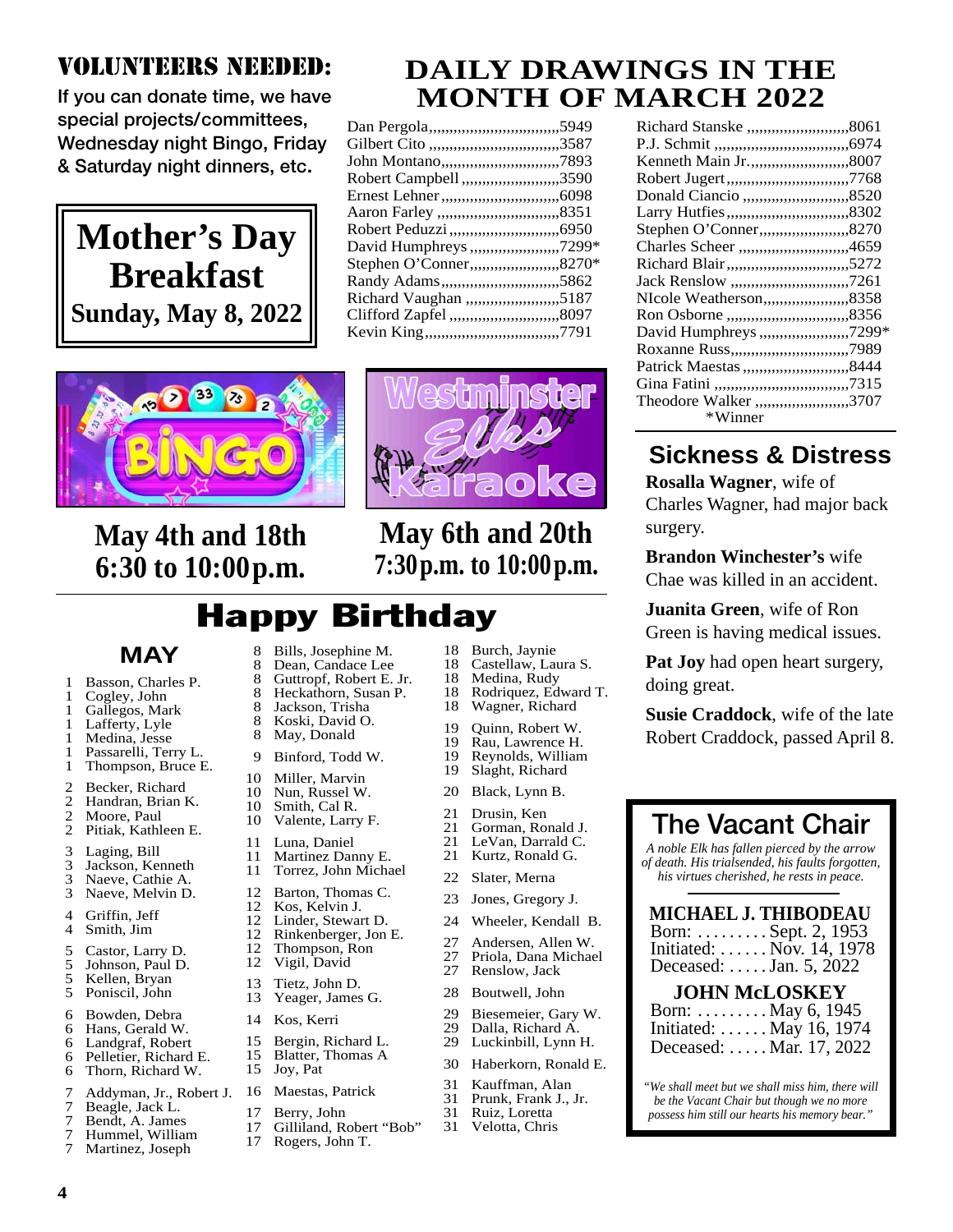

# **VOLUNTEERS NEEDED LET'S CLEAN UP THE PARK Saturday May 7, 2022**

**8a.m.-2p.m. Please bring whatever you have, Rakes, Brooms, Trash Bags, Leaf Blowers Etc. Let' make a difference!!**



**Denver's 1 Mobile RV Service**

Expert RV Repair Certified Technician • 30 Years Experience Appliances • Electrical Plumbing

**Dan Rocksted 303-458-5865**

*Orville Zimmerman Construction Co., Inc.* **All Work Guaranteed 720-320-3276 Orville Zimmerman 303-429-7725**

Specializing in Home or Commercial Remodeling and Improvements Patios, Carports, Garages, Basement Finishing, Etc. Brick Repair, Drywall Repair Replacement, Bath Remodel Window Replacement New Soffit & Siding

951 West 68th Way Denver, CO 80221 Orv • Pat



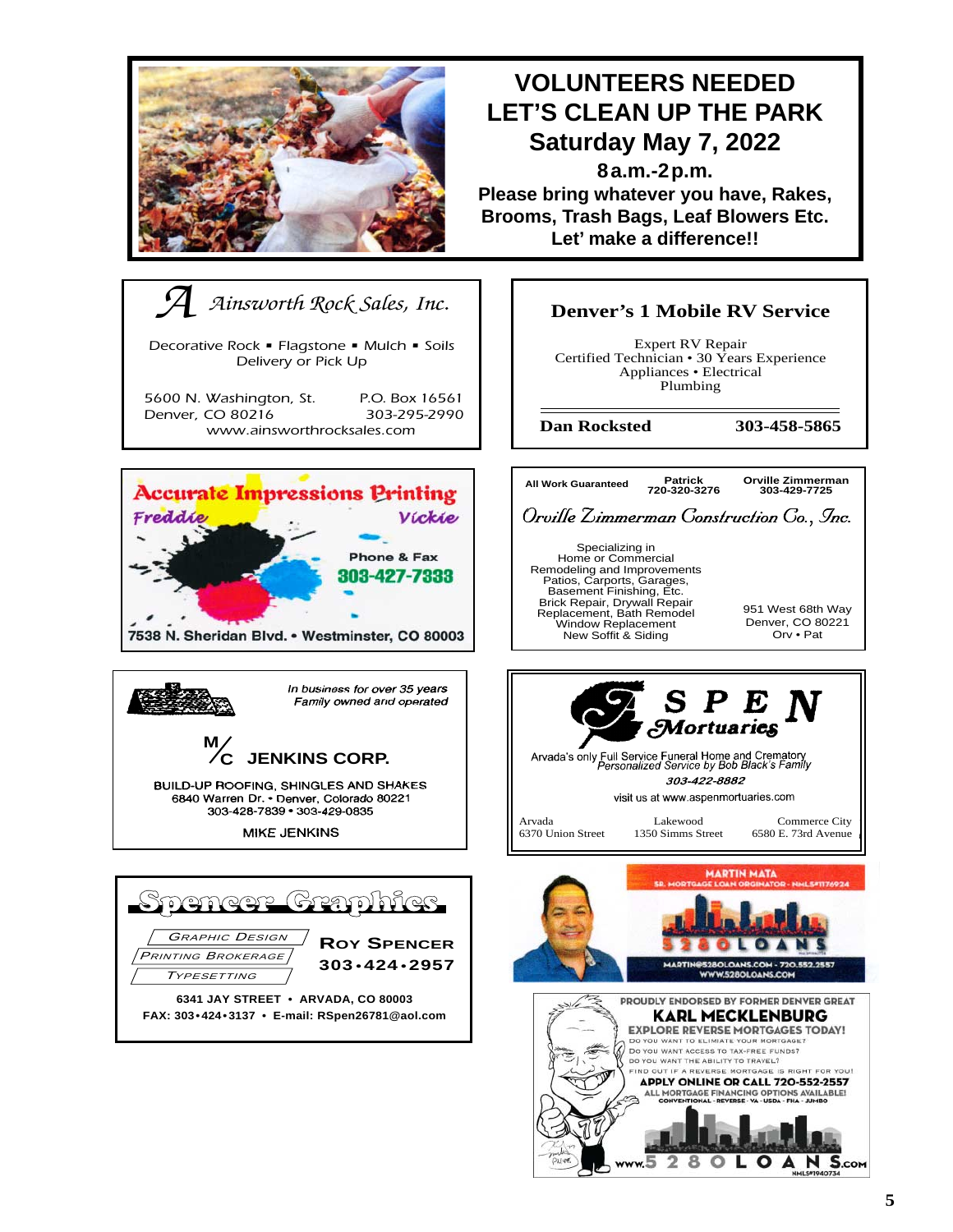|                                                          |                                                                                                                        |                                                                                       | <b>No. 2227</b><br><b>Benevolent and Protective Order of Elks</b><br><b>May 2022</b> |                                                                                                                                            |                                                                           |                                                                                       |
|----------------------------------------------------------|------------------------------------------------------------------------------------------------------------------------|---------------------------------------------------------------------------------------|--------------------------------------------------------------------------------------|--------------------------------------------------------------------------------------------------------------------------------------------|---------------------------------------------------------------------------|---------------------------------------------------------------------------------------|
| <b>Sunday</b>                                            | Monday                                                                                                                 | <b>Tuesday</b>                                                                        | Wednesday                                                                            | <b>Thursday</b>                                                                                                                            | <b>Friday</b>                                                             | <b>Saturday</b>                                                                       |
| Open<br>12 to 6p.m.                                      | Open<br>4p.m. to 9p.m.                                                                                                 | $\overline{\mathbf{3}}$<br>Open<br>4p.m. to 10p.m.                                    | Open<br>4p.m. to 8p.m.                                                               | 5<br>Open<br>4p.m. to 8p.m.                                                                                                                | 6<br>Open<br>4p.m. to 10p.m.                                              | Open<br>12 to 9pm                                                                     |
|                                                          | <b>Horse Collar</b><br>7:00                                                                                            | <b>Lodge Meeting</b><br>7:30<br><b>Initiation</b>                                     | <b>Dinner</b><br>5 to 7<br><b>Bingo 6:30</b>                                         | <b>Wings</b><br>$5 \text{pm}$ - $7 \text{pm}$<br><b>Darts</b><br>6:00 p.m.<br><b>Interviews</b><br>6:30                                    | <b>Karaoke</b><br>7:30<br><b>Dinner</b><br>$5$ to $7$                     | <b>Dinner</b><br>$5$ to $7$                                                           |
| 8<br>Open<br>12 to 6p.m.                                 | 9<br>Open<br>4p.m. to 9p.m.                                                                                            | 10<br>Open<br>4p.m. to 10p.m.                                                         | Open<br>4p.m. to 9p.m.                                                               | 12)<br>Open<br>4p.m. to 8p.m.                                                                                                              | 13)<br>Open<br>4p.m. to 10p.m.                                            | Open<br>12 to 9pm                                                                     |
| Mother's<br>Day<br><b>Breakfast</b><br>$8-12$            | <b>Horse Collar</b><br>7:00                                                                                            | <b>Lodge Meeting</b><br>7:30<br><b>Balloting</b><br><b>PER Meeting</b><br>$6:30$ p.m. | <b>Board of</b><br><b>Directors</b><br><b>Meeting</b><br>6:30                        | <b>Tacos</b><br>$5 \text{pm}$ -7 $\text{pm}$<br><b>Darts</b><br>6:00p.m.                                                                   | <b>Cruise Night</b><br>Burgers,<br>Brats,<br><b>Hotdogs</b><br>$5$ to $7$ | <b>Cribbage</b><br><b>Tournament</b><br>2:00p.m.<br><b>Steak Dinner</b><br>$5$ to $7$ |
| Open<br>12 to 6p.m.                                      | 16<br>Open<br>4p.m. to 9p.m.                                                                                           | Open<br>4p.m. to 10p.m.                                                               | 18<br>Open<br>4p.m. to 9p.m.                                                         | 19<br>Open<br>4p.m. to 8p.m.                                                                                                               | 20<br>Open<br>4p.m. to 10p.m.                                             | Ø<br>Open<br>12 to 9pm                                                                |
| <b>Denver</b><br><b>Jazz Club</b><br>2pm to 5pm          | <b>Horse Collar</b><br>7:00                                                                                            | <b>Lodge Meeting</b><br>7:30                                                          | <b>Dinner</b><br>$5$ to $7$<br><b>Bingo 6:30</b>                                     | <b>Wings</b><br>$5 \text{pm}$ - $7 \text{pm}$<br><b>Darts</b><br>6:00 p.m.                                                                 | <b>Karaoke</b><br>7:30<br><b>Dinner</b><br>$5$ to $7$                     | <b>Dinner</b><br>$5$ to $7$                                                           |
| Open<br>12 to 6p.m.                                      | Open<br>4p.m. to 9p.m.                                                                                                 | Open<br>4p.m. to 10p.m.                                                               | Open<br>4p.m. to 9p.m.                                                               | 26<br>Open<br>4p.m. to 8p.m.                                                                                                               | Open<br>4p.m. to 10p.m.                                                   | Open<br>12 to 9pm                                                                     |
| <b>Breakfast</b><br>8:30 to 11:00                        | <b>Horse Collar</b><br>7:00                                                                                            | <b>Lodge Meeting</b><br>7:30                                                          | <b>House</b><br><b>Committee</b><br><b>Meeting</b><br>6:30                           | <b>Tacos</b><br>$5 \text{pm}$ -7 $\text{pm}$<br><b>Darts</b><br>6:00p.m.                                                                   | <b>Dinner</b><br>$5$ to $7$<br><b>Karaoke</b><br>7:30<br><b>Shrimp</b>    | <b>Steak Dinner</b><br>$5$ to $7$                                                     |
| Open<br>12 to 6p.m.<br><b>Breakfast</b><br>8:30 to 11:00 | Open<br>4p.m. to 9p.m.<br><b>Memorial Day</b><br><b>Horse Collar</b><br>7:00<br><b>Brats &amp; Burgers</b><br>$11 - 2$ | Open<br>4p.m. to 10p.m.<br><b>Lodge Meeting</b><br>7:30                               |                                                                                      | <b>Memorial Weekend 27-30</b><br><b>Camper Parking – Dinners</b><br>Karaoke, Breakfast - Monday BBQ.<br><b>Blind Golf Cart Races, etc.</b> |                                                                           |                                                                                       |

#### **ATTENTION ALL PAST EXALTED RULERS (PERS) HAPPY HOUR 4 TO 7 EVERY DAY AND ALL DAY TUESDAY.**

The second Tues. of each month is our monthly PER meeting in the Antlers Room of the Lodge beginning at 6:30 p.m. The next meeting will be May 10, 2022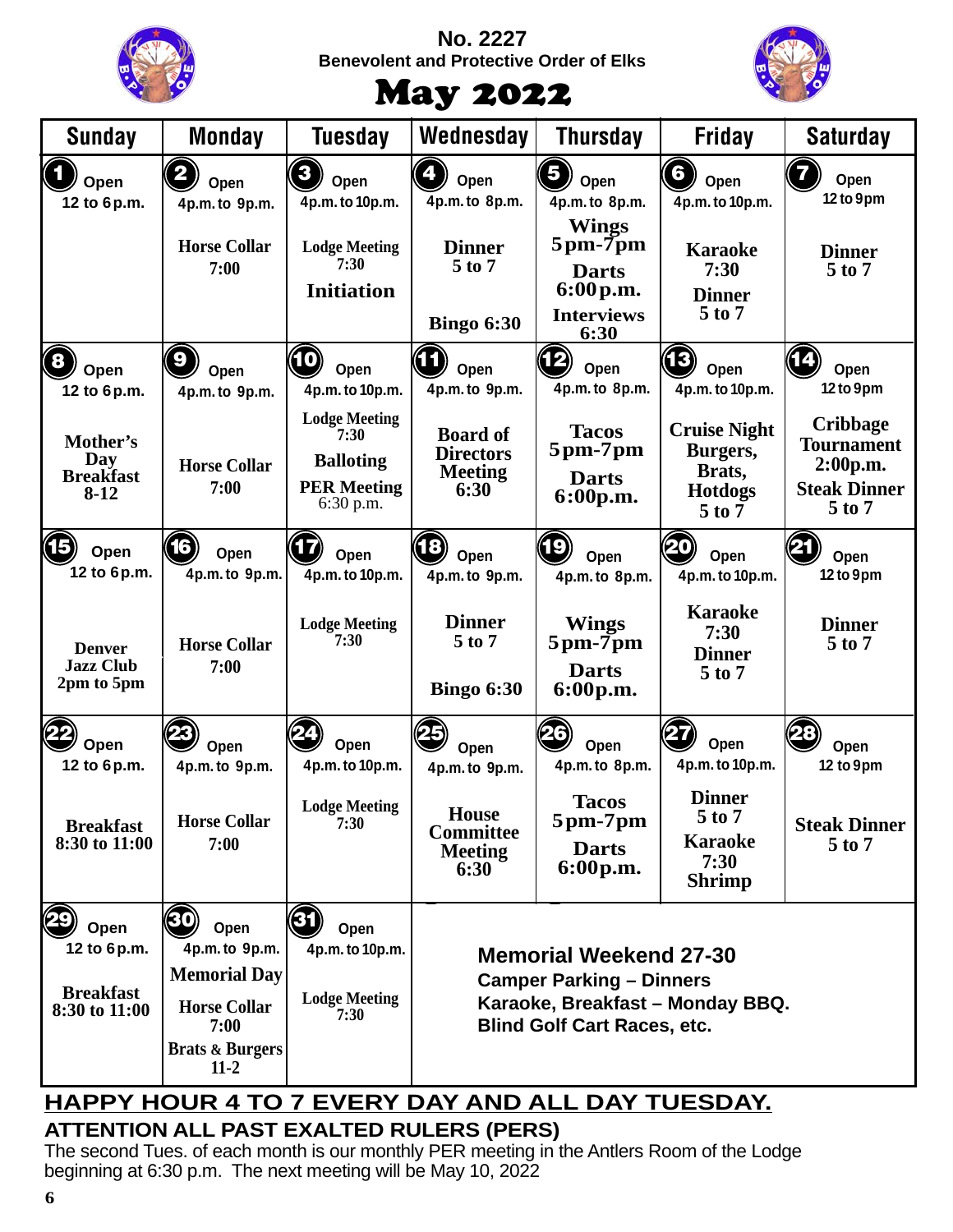

#### **No. 2227 Benevolent and Protective Order of Elks**



# June 2022

| <b>Sunday</b>                                                          | <b>Monday</b>                                           | <b>Tuesday</b>                                                                          | Wednesday                                                                                    | <b>Thursday</b>                                                                                                                 | <b>Friday</b>                                                                         | <b>Saturday</b>                                                                                    |
|------------------------------------------------------------------------|---------------------------------------------------------|-----------------------------------------------------------------------------------------|----------------------------------------------------------------------------------------------|---------------------------------------------------------------------------------------------------------------------------------|---------------------------------------------------------------------------------------|----------------------------------------------------------------------------------------------------|
|                                                                        |                                                         |                                                                                         | 1<br>Open<br>4p.m. to 9p.m.<br><b>Dinner</b><br>$5$ to $7$<br><b>Bingo 6:30</b>              | $\left( \mathbf{2}\right)$<br>Open<br>4p.m. to 8p.m.<br><b>Wings</b><br>5pm-7pm<br><b>Interviews</b><br>6:30                    | 3<br>Open<br>4p.m. to 10p.m.<br><b>Karaoke</b><br>7:30<br><b>Dinner</b><br>$5$ to $7$ | Open<br>12 to 9pm<br><b>Dinner</b><br>$5$ to $7$                                                   |
| $\left(5\right)$<br>Open<br>12 to 6p.m.                                | 6<br>Open<br>4 to 9p.m.<br><b>Horse Collar</b><br>7:00  | Open<br>4p.m. to 10p.m.<br><b>Lodge Meeting</b><br>7:30<br><b>Initiation</b>            | 8<br>Open<br>4p.m. to 9p.m.<br><b>Board of</b><br><b>Directors</b><br><b>Meeting</b><br>6:30 | Darts 6p.m.<br>9<br>Open<br>4p.m. to 8p.m.<br><b>Tacos</b><br>$5$ pm- $7$ pm<br><b>Darts</b><br>6p.m.                           | $\mathbf{D}$<br>Open<br>4p.m. to 10p.m.<br><b>Dinner</b><br>$5$ to $7$                | Œ<br>Open<br>12 to 9pm<br><b>Steak Dinner</b><br>$5$ to $7$<br><b>Stamp Camp</b><br>$8\bar{t}$ o 2 |
| Open<br>12 to 6p.m.<br><b>Denver</b><br><b>Jazz Club</b><br>2pm to 5pm | 13<br>Open<br>4 to 9p.m.<br><b>Horse Collar</b><br>7:00 | Open<br>4p.m. to 10p.m.<br><b>Lodge Meeting 7:30</b><br><b>PER Meeting</b><br>6:30 p.m. | 15<br>Open<br>4p.m. to 9p.m.<br><b>Dinner</b><br>$5$ to $7$<br><b>Bingo 6:30</b>             | 16)<br>Open<br>4p.m. to 8p.m.<br><b>Wings</b><br>$5 \text{pm}$ -7 $\text{pm}$<br><b>Darts</b><br>6p.m.                          | Open<br>4p.m. to 10p.m.<br><b>Karaoke</b><br>7:30<br><b>Dinner</b><br>$5$ to $7$      | 18<br>Open<br>12 to 9pm<br><b>Dinner</b><br>5 to 7                                                 |
| (19<br>Open<br>12 to 6p.m.<br><b>Fathers Day</b><br><b>BBQ</b>         | Open<br>4 to 9p.m.<br><b>Horse Collar</b><br>7:00       | Open<br>4p.m. to 10p.m.<br><b>Lodge Meeting</b><br>7:30                                 | Open<br>4p.m. to 9p.m.<br><b>House</b><br><b>Committee</b><br><b>Meeting</b><br>6:30         | Open<br>4p.m. to 8p.m.<br><b>Tacos</b><br>$5 \text{pm}$ -7 $\text{pm}$<br><b>Darts</b><br>6p.m.                                 | Open<br>4p.m. to 10p.m.<br><b>Dinner</b><br>5 to 7                                    | Open<br>12 to 9pm<br><b>Dinner</b><br>$5$ to $7$<br><b>Paint Party</b><br>$2 - 5$                  |
| Open<br>8 to 6p.m.<br><b>Breakfast</b><br>8:30 to 11:00                | 'Open<br>4 to 9p.m.<br><b>Horse Collar</b><br>7:00      | 28<br>Open<br>4p.m. to 10p.m.<br><b>Lodge Meeting</b><br>7:30                           | Open<br>4p.m. to 9p.m.<br><b>Dinner</b><br>5 to 7                                            | 30<br>Open<br>4p.m. to 8p.m.<br><b>Wings</b><br>$5 \text{pm}$ - $7 \text{pm}$<br><b>Darts</b><br>6p.m.<br><b>Indoctrination</b> |                                                                                       |                                                                                                    |

### **ATTENTION ALL PAST EXALTED RULERS (PERS) HAPPY HOUR 4 TO 7 EVERY DAY AND ALL DAY TUESDAY.**

The second Tues. of each month is our monthly PER meeting in the Antlers Room of the Lodge beginning at 6:30 p.m. The next meeting will be June 14, 2022